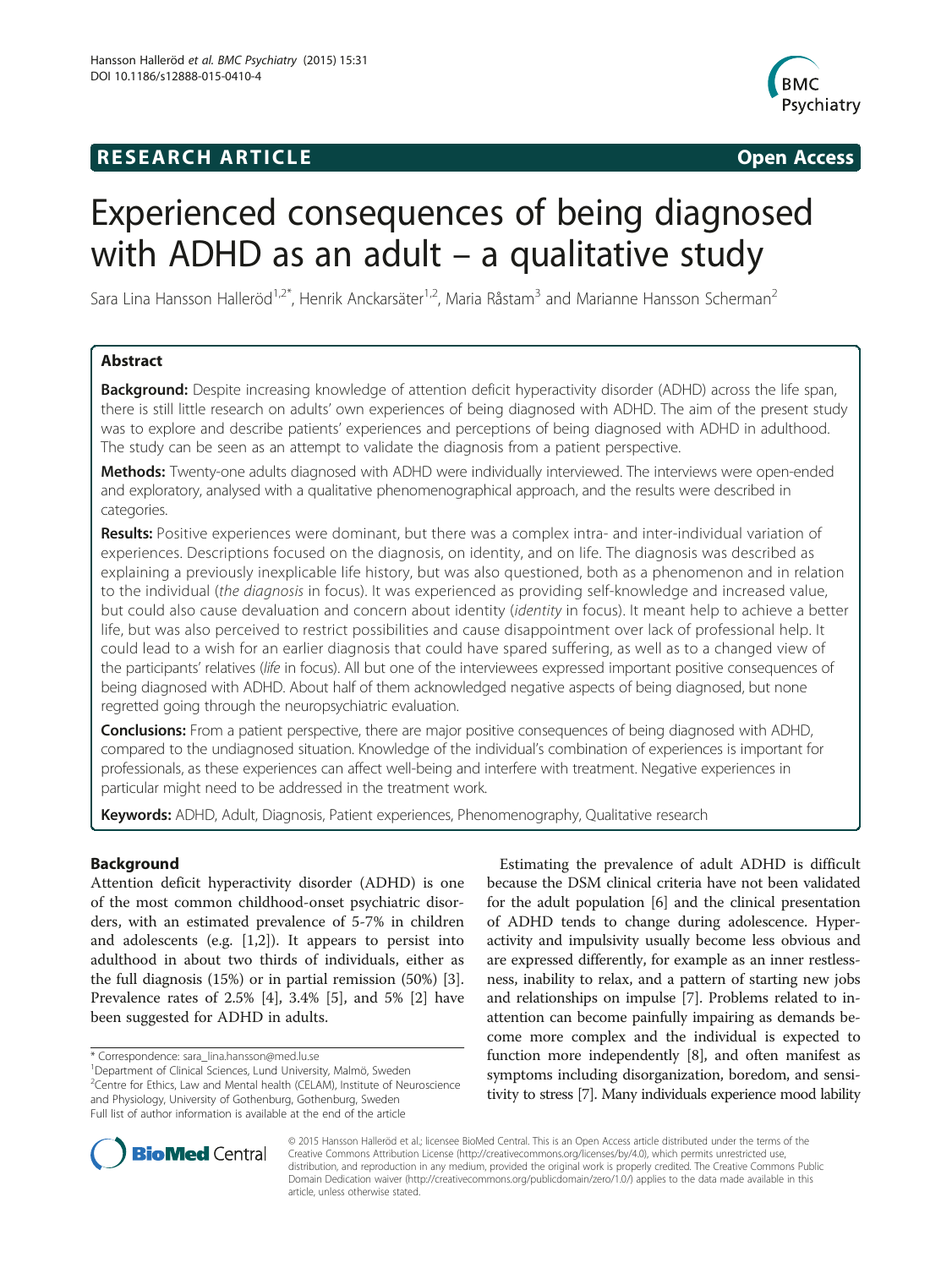and short-fused temper outbursts [\[9](#page-12-0)]. Comorbid disorders are common, including substance use, mood, anxiety, personality disorders, and other neurodevelopmental disorders, and can sometimes dominate the picture [[10](#page-12-0)-[12](#page-12-0)]. Good coping strategies to overcome ADHD symptoms, adaptation of occupational environments, and supportive family structures can further mask impairments [\[13\]](#page-12-0). Still, these individuals frequently struggle with impairments in every-day life, academic, and social functioning [[14,15\]](#page-12-0) as a result of the condition, significantly affecting quality of life [\[16\]](#page-12-0). Several studies have described the burden of living with ADHD (e.g. [\[13,15,17](#page-12-0)-[19](#page-12-0)]) and undiagnosed ADHD (e.g. [[20](#page-12-0)-[22](#page-12-0)]). Studies suggest that early diagnosis can improve quality of life, self-esteem, overall functioning, outcome, and long-term prognosis [[16,23-26](#page-12-0)]. In contrast, Travell and Visser [[27](#page-12-0)] question the value and validity of diagnosing young people, warn about negative psychological effects and argue that the voice of the young person should be heard and taken into account.

While there is increasing knowledge of how ADHD can affect individuals across the life span, qualitative studies exploring the affected adults' own experiences and perceptions of being diagnosed with ADHD are still sparse. From previous qualitative studies concerning different aspects of ADHD, it appears that being diagnosed with ADHD has several positive consequences: understanding of own difficulties [\[28](#page-12-0)-[30\]](#page-12-0), reduction of self-blame/improvement of self-perception [\[28](#page-12-0)-[30](#page-12-0)] and improved functioning/coping [[27-31\]](#page-12-0). The main negative effect described in the previous studies was experiences of stigmatization [[27,29-31\]](#page-12-0). However, none of these studies provides a systematic coverage of the variation of positive and negative experiences of being diagnosed with ADHD and the meaning of these, as they do not primarily and solely focus on the whole and specific phenomenon of receiving a diagnosis of ADHD. Instead, they target certain aspects of the phenomenon, such as effects on coping, or related phenomena, such as symptoms. Some of the studies have assessed younger populations [\[27,31](#page-12-0)].

The aim of the present study was to explore and describe qualitatively different ways in which adults perceive and experience being diagnosed with ADHD. We used a phenomenographical method to discover a wide variation of experiences that can be used in a clinical context. In addition, the study can be seen as an attempt to validate the ADHD diagnosis from the patients' perspective. For this purpose, we find it important to isolate the phenomenon (being diagnosed with ADHD), so that the found variation concerns the same phenomenon and not a variation of different phenomena. In addition, the aspects included in the phenomenon were not predefined, but determined by the participants. Even though it is impossible for researchers to be completely unaffected

by their own perspectives in data collection and analysis, the intention was to "put these within brackets" in order to come as close as possible to understanding the diagnosis as the patient does. The knowledge gained from this study is therefore relevant for the way we diagnose and care for these persons, but could also contribute to the debate concerning the validity of the ADHD diagnosis in adults.

# **Methods**

# Participants

All twenty-three individuals who were assigned a diagnosis of ADHD at the Psychiatric Outpatient Clinic in Mölndal, Sahlgrenska University Hospital, Unit for Autism and ADHD, during the research period, and eligible for the study, were consecutively asked to participate in the study. None had been diagnosed with ADHD before. The authors involved in data collection and analysis had no previous connection to the clinic and its patients. Of those invited, 21 (11 women and 10 men) agreed to participate. One man declined because he felt that being diagnosed with ADHD was "the worst thing he had ever experienced" and another because he was not feeling well. The patients had not received any treatment at the clinic, but had been referred elsewhere. The study targeted individuals 20-35 years of age, as this was the prioritized age group of the clinic. Four individuals outside this age span were included (38, 38, 52, and 57 years respectively), because they were patients at the clinic during the research period, resulting in a mean age of 32.2 years (SD 9.2, median 31). Time since diagnosis varied between 3 and 15 months with one outlier (27 months, mean 7.5, SD 3.9, median 9). Individuals with other psychiatric disorders or conditions significantly affecting functioning, behaviour, or life situation (intellectual disability, psychotic disorder, bipolar disorder, autism spectrum disorder, personality disorder, ongoing depression, diagnosed brain lesion, ongoing substance use disorder, or criminality) were not eligible.

# The phenomenographical approach

We chose a qualitative research method because our research interest was not verification of a predetermined idea, but exploration and discovery that could lead to new insights into, or a deeper understanding of, having been through a neuropsychiatric evaluation and assigned a specific diagnosis – ADHD. Qualitative studies begin with vaguely formulated research questions where, ideally, nothing is predefined or taken for granted [[32-34\]](#page-12-0). The phenomenographical method [\[35\]](#page-12-0) was chosen because, in contrast to other qualitative research approaches, it aims to discover the variation of qualitatively different ways of experiencing a phenomenon, to describe these in categories,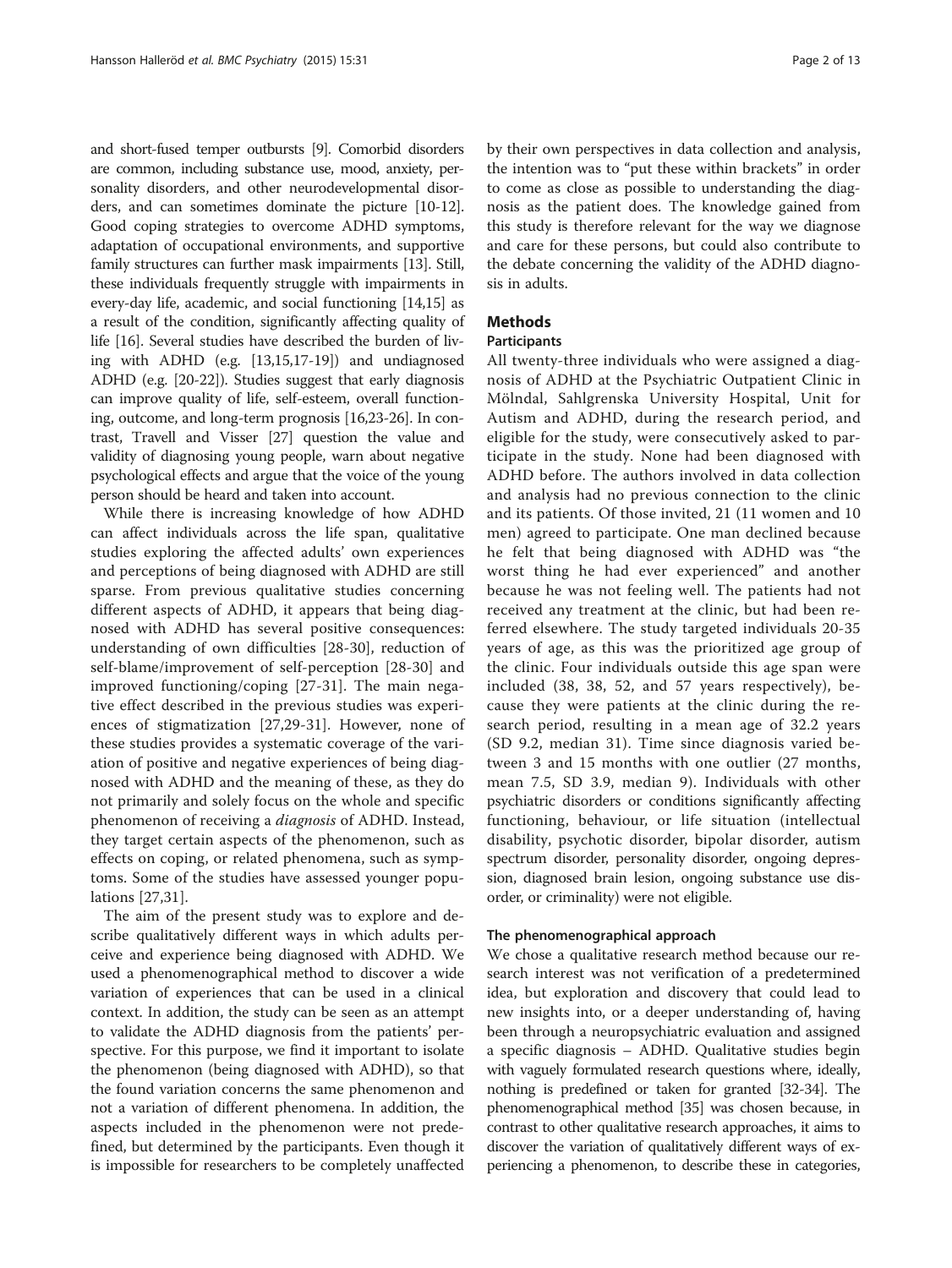and to use the discovered variation for educational purposes in accordance with "the variation theory of learning" which was developed from the phenomenographical research method [\[36\]](#page-12-0). In this case, the patient experiences are intended to be used in clinical situations, which could be seen as learning situations.

# Procedure

The participants were initially included by the staff at the clinic (supervised by MR) and then contacted by the interviewer (MHS, experienced in qualitative interviewing and research) about one week after having consented to participate. The interviews took place in the participants' homes (with two exceptions where the individuals preferred other settings), as the contextual conditions will influence what is talked about [[37\]](#page-12-0) and a "clinical" setting would possibly have biased the results towards a more "medical" narrative. After a short introduction, the opening question was: "When you think about having ADHD, what comes to mind?" Other questions concerned areas such as possible changes in daily life or in their relationships with themselves and others, possible experiences of gains or losses, and feelings and thoughts related to being diagnosed. Finally, the participants were asked if, given the knowledge and experiences they had at the time of the interview, they would have chosen to go through the neuropsychiatric evaluation.

The interviews were open-ended and exploratory within the phenomenon and conducted in an informal conversational manner, which allowed the interviewees to talk freely and to express their own experiences of being diagnosed with ADHD. The interviewer attempted to go beyond a surface level where the person being interviewed says no more than what might be anticipated. The interviewer tried to follow the way in which each individual reasoned, meaning that the participants did not necessarily talk about the same aspects of the phenomenon, as each spoke from their own life situation. Provocative questions, follow-up questions, and prompts were used with the aim of going more deeply into the matter in hand. The ambition was to let the participants concretize their experiences. The interviews lasted an average of 1 hour, and were tape recorded and transcribed verbatim. The interview stage was concluded when a rich range of different experiences had become apparent, experiences were beginning to recur in new interviews, and no new experiences appeared in new interviews.

#### Data analysis

Interview transcripts constituted the data for the analysis, following the phenomenographical method originally outlined by Marton [\[38\]](#page-12-0) and later described in detail by Dahlgren and Fallsberg [\[39](#page-12-0)]. The analysis took place in seven steps. In the first step, familiarization, all the interviews were read thoroughly in order to get acquainted with the material and to obtain an overview. Next, the condensation process consisted of selection of utterances, from all the interviews, relevant to the research question: experiences of being diagnosed with ADHD. The meaning of an utterance was interpreted in relation to the context from which it was selected. These selected quotations made up the data pool for further analysis. They were *compared* concerning similarities and differences, and excerpts with similar meaning were grouped together in categories. The articulation step constituted a preliminary description of the essence of the similarity within each group of statements. The categories were *labelled* according to the essence of their meaning. In the final step, contrasting, categories were compared regarding similarities and differences, to reach a definite description of the unique character of each category and a higher level of abstraction. There was a constant interplay in the entire process between the various steps of the analysis. The validity of the analysis was secured through dialogical intersubjectivity [[40](#page-12-0)]; that is, the interviews were first read and analysed separately by two of the authors (SLHH and MHS), and the results were then compared for similarities and differences. Definitions of categories were discussed and tested against the data, adjusted, retested, and adjusted again. The material was discussed until agreement was reached and the results appeared stable.

#### Ethical considerations

The study was approved by the ethical review board at the University of Gothenburg (Dnr: 047-07). All participants gave written informed consent.

#### Results

The phenomenographical analysis resulted in an outcome of eleven main categories, four of which consisted of two sub-categories each. These categories and subcategories described the patients' different experiences, which were also, to various degrees, value judgements of having been assigned an ADHD diagnosis. The interviewees welcomed the ADHD diagnosis as an explanation for their problems and for the experience of being different (category 1A), but ADHD was also perceived to be associated with certain positive traits (category 1B). On the other hand, different reasons for doubting or questioning the diagnosis were expressed (category 2). The diagnosis was experienced to bring new knowledge (category 3), to affect identity in a positive (category 4) and/or negative way (category 5), and/or to create a feeling of insecurity concerning identity (category 6). The diagnosis was described to improve (category 7) or impair (category 8) the possibilities of having a good – normal – life. There were also experiences of having been left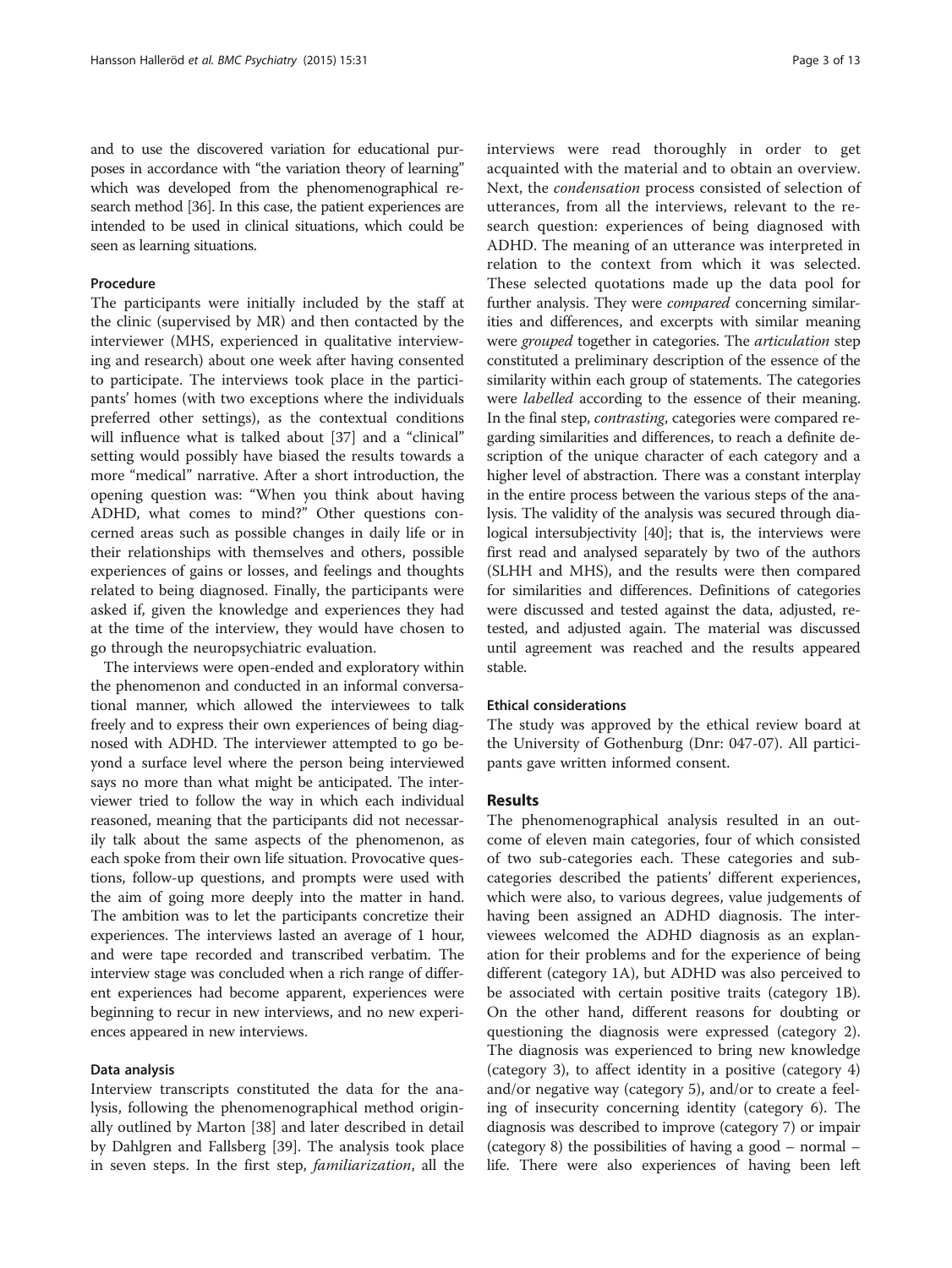without the expected help after having been assigned the diagnosis (9). Experienced improvement of life conditions after diagnosis could cause sadness/anger over the lost years prior to diagnosis and a wish for earlier diagnosis (category 10), an eagerness to detect ADHD symptoms early in their own children, and grief over older relatives having gone through life undiagnosed and thus without help for their difficulties  $(11)$ .

Contrasting the categories in the last step of the analysis revealed that the categories concerned how the individuals related to the *diagnosis* (categories 1-2), and how the diagnosis affected identity (categories 3-6) and life (categories 7-11). Identity is used here in the sense of what defines a unique human being in their own eyes or in those of others. Life is used in the sense of existing, being. Table [1](#page-4-0) presents the focus of each category on diagnosis, identity, or life; the positive or negative value judgement of each category in relation to being diagnosed; and the distribution of interviewees between the different categories.

All of the interviewees expressed experiences belonging to more than one category (range: 2-11 of the 15 categories/sub-categories). There was a variation between individuals as well as within each individual in the way that they experienced being diagnosed with ADHD, and the individual experience could be complex. Sometimes, experiences that may seem incompatible or illogical were expressed by a single individual. For example, the same person might describe how the diagnosis of ADHD had had both positive and negative effects on identity, and had created both possibilities and obstacles in life. A person could express that the diagnosis explained their difficulties, yet still have doubts about it.

All but one of the interviewees (20/21) expressed major positive consequences of being diagnosed with ADHD, mainly that the diagnosis was connected with help towards a better life (20/21), that it increased their value (19/21), and/or that it improved their understanding of themselves and their history (19/21). About half of them (12/21) described disappointment that they had not been diagnosed earlier in life. Negative consequences of being assigned a diagnosis of ADHD were mainly expressed through experiences of decreased value (10/21) and/or through fear of restricted possibilities in life (7/21). Even though about half of the individuals acknowledged some of these negative aspects, none, when asked directly, regretted going through the neuropsychiatric evaluation; all would have chosen to go through it again if they were still undiagnosed at the time of the interview. A minority (5/21) described various degrees of doubt in relation to diagnosis.

Each category is described in greater detail below, and is illustrated by interview quotations. The numbers within parentheses after the excerpts represent the code

numbers of the interviewees. Ellipses (…) mark parts of conversation which have been omitted, and words within brackets are clarifications made by the authors. The abbreviations "IP" and "I" represent the interviewed person and the interviewer respectively.

#### **Diagnosis**

### The diagnosis is an explanation

An explanation for difficulties The diagnosis of ADHD provided a satisfying explanation for recurrent problems, difficulties, shortcomings, and failures experienced in school, at work, or socially: "It was the answer to many years of wondering" (16). Being diagnosed could be accompanied by a feeling of relief and gratitude: "I'm grateful that I got it [the diagnosis] in the end … I've been searching for my entire life and trusted that someone would finally understand that something isn't right" (10). The interviewees no longer needed to put energy into trying to find explanations for the feeling of being different and for unsuccessful behaviours or negative events that were previously difficult to understand: "It was a relief to find out what was wrong, why I got into fights, why I always quit my job, why I always get tired of people, and why I always get so pissed off at everyone" (6). Their life histories were given a new meaning: "I can filter myself and the world around me through it [the diagnosis] ... I can explain why things happened before or I can explain what may happen after" (1).

An explanation for positive traits Some positive traits were attributed to ADHD and perceived as resources, such as creativity, new thinking, passion, quickness and productivity: "I see ADHD as something positive, almost more positive than negative. I wouldn't have been able to get everything done if I hadn't had ADHD … Everyone could probably use a bit of ADHD at some point in their lives to clear things up" (15). ADHD could contribute to an interesting and exciting life: "If I could choose a life without ADHD, I wouldn't choose it, I would like to have it … you get to have a pretty fun life, I think … there's a lot happening all the time with me" (1). A person with ADHD was described as being spontaneous, funny, and "a little crazy" in a positive way.

# I question or have doubts about the diagnosis

There were different degrees of doubt concerning the ADHD diagnosis, and various reasons and arguments were expressed. Firstly, the actual existence of ADHD as a diagnosis was questioned. Some interviewees expressed the idea that modern society is not adapted for everybody, or that symptoms regarded as ADHD-related could instead be caused by adverse childhood conditions or by external factors in the society/environment: "These symptoms, I think they've also become an effect of the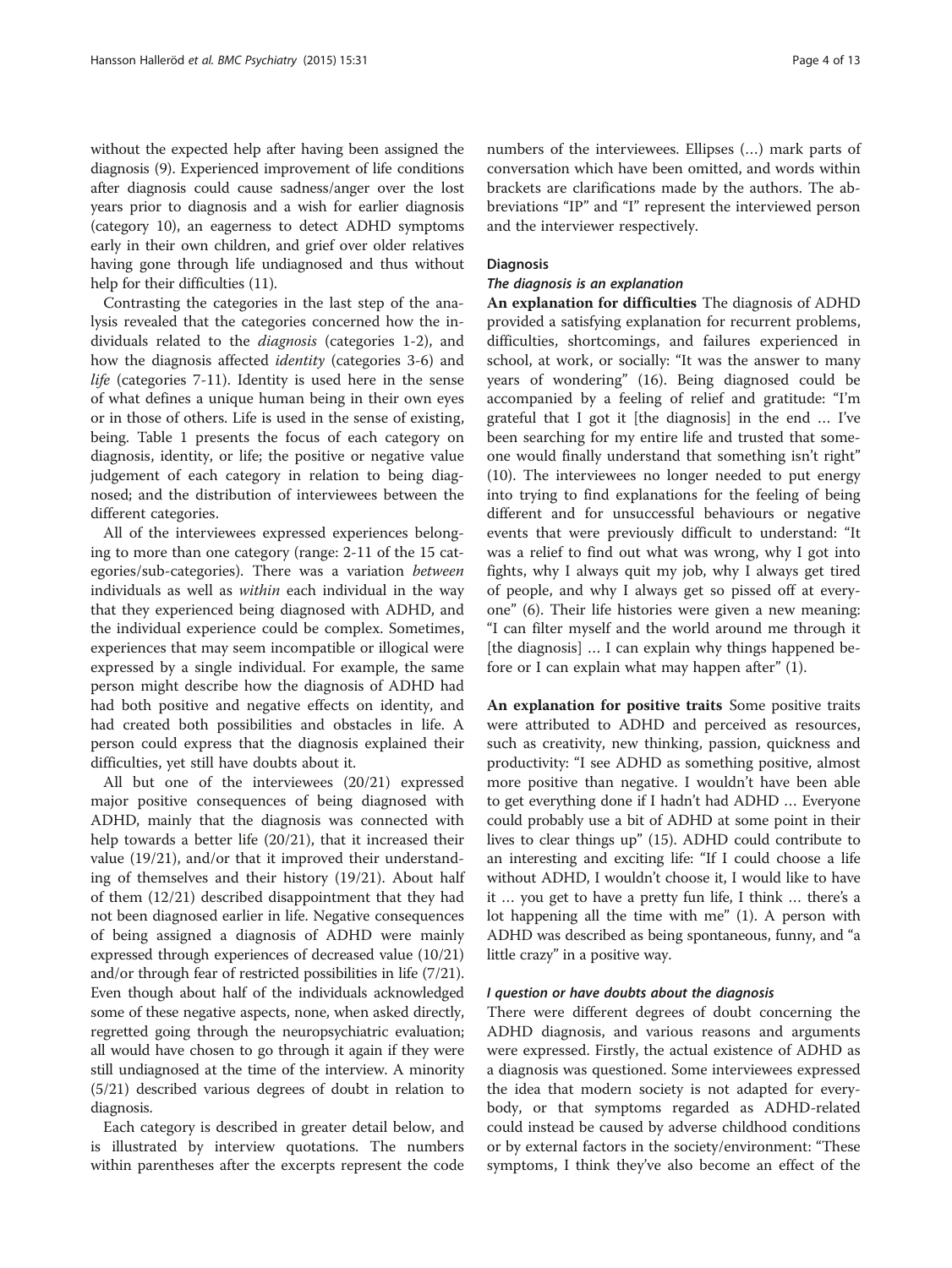| 111551 V<br>7 8 9 10 11 12 13 14 15 16 17 18 19 20 21 Total number                                   |                       |             |                           |                           |             |                       |          |              |             |             |                           |                           |                           |             |                           |                           |             |                |   |             |                           |                 |
|------------------------------------------------------------------------------------------------------|-----------------------|-------------|---------------------------|---------------------------|-------------|-----------------------|----------|--------------|-------------|-------------|---------------------------|---------------------------|---------------------------|-------------|---------------------------|---------------------------|-------------|----------------|---|-------------|---------------------------|-----------------|
| Category                                                                                             | 1                     |             | 2 <sub>3</sub>            |                           | 45          | - 6                   |          |              |             |             |                           |                           |                           |             |                           |                           |             |                |   |             |                           | of interviewees |
| Diagnosis                                                                                            |                       |             |                           |                           |             |                       |          |              |             |             |                           |                           |                           |             |                           |                           |             |                |   |             |                           |                 |
| 1. The diagnosis is an explanation +                                                                 |                       |             |                           |                           |             |                       |          |              |             |             |                           |                           |                           |             |                           |                           |             |                |   |             |                           |                 |
| A. for difficulties                                                                                  | X                     | X           | $\mathsf{X}$              |                           |             | $X$ $X$ $X$ $X$ $X$   |          |              |             | $\mathsf X$ | $\boldsymbol{\mathsf{X}}$ | X                         | X                         | X           | X                         | X                         | X           |                | Χ | X           | X                         | 19              |
| B. for positive traits                                                                               | $\boldsymbol{\times}$ |             | $\boldsymbol{\times}$     |                           |             |                       |          |              |             |             |                           |                           |                           |             | X                         | $\boldsymbol{\mathsf{X}}$ |             |                |   | $\mathsf X$ |                           | 5               |
| 2. I question or have doubts about<br>the diagnosis (-)                                              |                       |             |                           |                           | $\mathsf X$ |                       | $\times$ |              |             |             | X                         |                           |                           |             |                           |                           |             | X              |   | $\mathsf X$ |                           | 5               |
| Identity                                                                                             |                       |             |                           |                           |             |                       |          |              |             |             |                           |                           |                           |             |                           |                           |             |                |   |             |                           |                 |
| 3. I get to know myself better through<br>the diagnosis $+/-$                                        |                       | $X$ $X$ $X$ |                           | $\mathsf{X}$              |             | $\boldsymbol{\times}$ |          |              |             | X           | $\boldsymbol{\mathsf{X}}$ |                           | $\boldsymbol{\times}$     |             |                           | X                         | $\times$    | $\mathsf X$    |   | $\mathsf X$ |                           | 12              |
| 4. The diagnosis gives me an increased<br>value $+$                                                  |                       |             |                           |                           |             |                       |          |              |             |             |                           |                           |                           |             |                           |                           |             |                |   |             |                           |                 |
| A. I value myself more highly                                                                        | X                     | $\times$    | $\times$                  | X                         |             |                       | X X X    |              |             | X           | $\boldsymbol{\times}$     |                           | X                         | X           | X                         | X                         | X           |                | X | X           | X                         | 17              |
| B. Others don't think as badly of<br>me anymore                                                      |                       |             | $X$ $X$                   |                           | X           |                       | X        | $\times$     |             | X           |                           | $\boldsymbol{\mathsf{X}}$ | X                         | X           | $\boldsymbol{\mathsf{X}}$ |                           | $\mathsf X$ |                | X | X           | $\boldsymbol{\mathsf{X}}$ | 14              |
| 5. The diagnosis causes decreased value -                                                            | X                     |             |                           |                           | X X X       |                       |          | X            |             |             | X                         |                           |                           | X           | $\times$                  |                           |             | Χ              |   | X           |                           | 10              |
| 6. The diagnosis raises questions<br>concerning who I am (-)                                         | $\boldsymbol{\times}$ |             |                           |                           |             | X                     |          |              |             |             | X                         |                           |                           |             |                           |                           |             |                |   |             |                           | 3               |
| Life                                                                                                 |                       |             |                           |                           |             |                       |          |              |             |             |                           |                           |                           |             |                           |                           |             |                |   |             |                           |                 |
| 7. The diagnosis implies help to achieve<br>a better life $+$                                        |                       |             |                           |                           |             |                       |          |              |             |             |                           |                           |                           |             |                           |                           |             |                |   |             |                           |                 |
| A. I can get help from others                                                                        | X                     | X           | $\times$                  | X                         | $\times$    |                       | X X      | $\mathsf{X}$ | X X         |             | Χ                         | X                         | Χ                         | X           | X                         | X                         | X           |                | Χ | X           | X                         | 20              |
| B. I can help myself                                                                                 | $\mathsf X$           |             | $\mathsf X$               |                           |             |                       |          | $X$ $X$      |             |             | $\boldsymbol{\times}$     |                           | $\boldsymbol{\mathsf{X}}$ | $\mathsf X$ | $\times$                  |                           | $\mathsf X$ |                |   |             |                           | 9               |
| 8. The diagnosis limits my possibilities -                                                           |                       |             |                           |                           |             |                       |          |              |             |             |                           |                           |                           |             |                           |                           |             |                |   |             |                           |                 |
| A. Fear of discrimination                                                                            | X                     |             | X                         |                           |             |                       |          |              |             |             | X                         |                           |                           | X           | $\times$                  |                           |             | X              |   |             |                           | 6               |
| B. The diagnosis as a self-fulfilling<br>prophecy                                                    |                       |             |                           |                           |             |                       |          |              |             |             | X                         |                           |                           |             |                           |                           |             |                |   | $\mathsf X$ |                           | 2               |
| 9. I did not get the follow-up and help I<br>$expected (-)$                                          |                       |             |                           | $\boldsymbol{\mathsf{X}}$ |             |                       |          |              |             |             | Χ                         | X                         |                           |             | Χ                         | $\times$                  |             |                |   |             |                           | 5               |
| 10. I wish I had been diagnosed earlier in<br>life $+$                                               |                       |             | Χ                         |                           |             | X X                   |          |              | $X$ $X$ $X$ |             |                           | X                         | $\boldsymbol{\mathsf{X}}$ |             | X                         | Χ                         | $\times$    |                | X |             |                           | 12              |
| 11. Being aware that ADHD is hereditary x<br>makes me see my parents and<br>children differently $+$ |                       |             | $\boldsymbol{\mathsf{X}}$ |                           |             |                       |          |              |             | $\mathsf X$ |                           |                           |                           | X           |                           | $\boldsymbol{\times}$     |             |                |   |             |                           | 5               |
| Total number of categories                                                                           | 10                    | -5          | - 10                      | 6                         | - 6         | 7                     |          | 6 7 2 7      |             |             | 11                        | 5                         | 7                         | 8           | 10                        | 8                         | 7           | $\overline{4}$ | 5 | 9           | 4                         |                 |

#### <span id="page-4-0"></span>Table 1 Distribution of interviewees across different categories in the three focus areas: diagnosis, identity, and life Interviewee

The +/(+) and -/(-) signs indicate whether each category is positively/slightly positively or negatively/slightly negatively charged in relation to being diagnosed.

way we live" (18). The question of where to draw the diagnostic boundaries was raised.

Secondly, the interviewees had experienced questioning over the accuracy of their diagnosis, both by themselves and by others. One reason for this was that the individual did not seem to fit into the stereotypical conception of what a person with ADHD is like, or did not resemble other people with ADHD in their circle of acquaintances:

I've had discussions with people and I've said that I have ADHD, then I got the answer 'really, you do?

But you're so calm, you never get angry' … Many people believe that I don't have ADHD … their picture of ADHD is something else … I don't fit into their picture. (7)

If the individual had been diagnosed with other conditions prior to ADHD, the ADHD diagnosis could lose some of its credibility. Not responding to medication or responding well to non-medical therapy were other reasons for questioning the correctness of the diagnosis. Finally, the diagnosis could be perceived as unnecessary: "I don't need to have a diagnosis to have problems with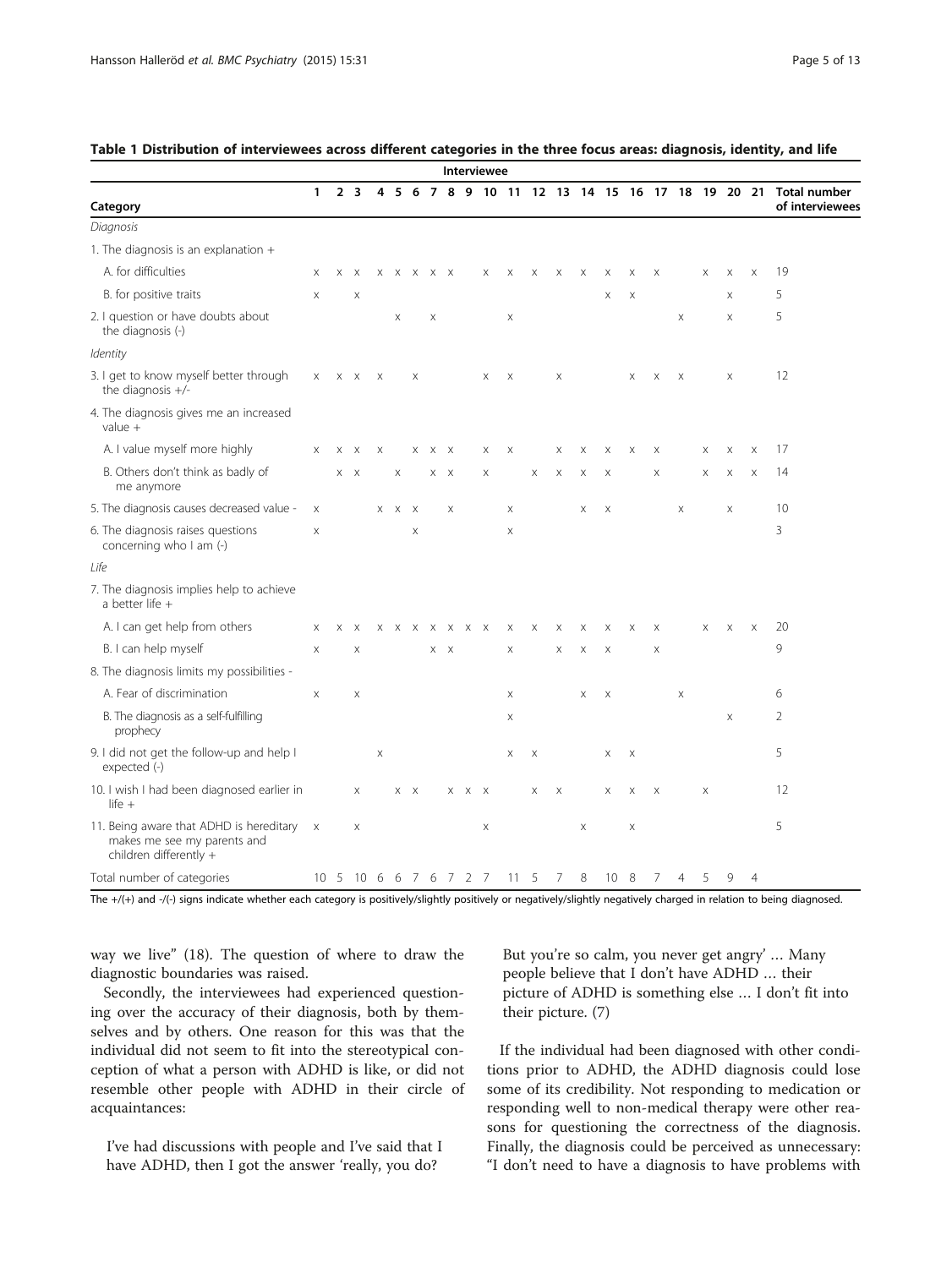certain things … I work with what I have to work with, then whether or not it's ADHD, it just isn't so damned important to me" (18).

# Identity

#### I get to know myself better through the diagnosis

The focus of this category was on learning about oneself and one's functioning: "You gain deeper insight into who you are, that's what you really want, who am I, what am I doing?" (1). A new self-understanding developed: "You gain better self-awareness, because you aren't always what you think you are" (3). New insights could change the understanding of how oneself and one's behaviour were experienced by others:

Then I was sad because my behaviour has been a little special, since I've been extremely cocky … so then I started thinking about it, hell they think I'm a fool, not that I have ADHD, but just purely for my behaviour, that I always look like I'm not listening. (1)

When certain characteristics and behaviours were connected to ADHD, they could be revised and perceived as wrong and unwanted:

Everything, like half my life, all I've done, all the feelings I've had, might not have been so right … that I've been false in some way, that it wasn't right to think this way, and act this way … you do things wrong, everyone who criticized you, suddenly it feels like they were right, that I have fought against them and tried to do things my way. (6)

When problems and difficulties were seen as symptoms of a diagnosis, they could be painfully transformed from temporary to lifelong: "Now I have this shit, I thought, because I knew there was no way to get better, there are no tricks to become healthy … so it's a handicap  $\ldots$  I have to live with it" (1).

#### The diagnosis gives me an increased value

Being diagnosed with ADHD was described by the participants as legitimizing difficulties and unacceptable behaviours, thus improving their self-worth as well as other people's views of them.

I value myself more highly The interviewees perceived the ADHD diagnosis as improving their value and creating a more positive self-conception. Having ADHD was less harmful to identity than being characterized as "stupid", "lazy", "angry", "bad tempered", "aggressive", or "crazy":

You don't feel nearly as stupid any more … I don't have to be ashamed any more, I know it's a disease, I can't do anything about it, it isn't my fault, it's hereditary, before it was that you were careless and lazy. (15)

The diagnosis could reduce the feeling of guilt, as the individual became less responsible for failures and misbehaviours: "It isn't my fault that I'm a bad person in some cases" (1). Even the experience of being disabled and abnormal could be reduced: "Before I didn't know why I was like that, and then I felt more abnormal … now I feel more normal, loads of people have ADHD" (14). The diagnosis seemed to be separated from the self: "There was nothing wrong with me … I just had a diagnosis" (20).

The experience of increased value meant treating themselves kindly and not tolerating bad treatment from others: "I've probably become tougher, I think … now I know why they can't get on my case … I don't have to take any crap" (7). Individuals respected their limitations: "Before, it was more that I wanted to be normal and keep up with others, now it's more that I'm normal, it's just too much for me … why do something I can't manage?" (14). They reduced their demands on themselves and judged themselves less harshly:

I felt that I shouldn't set such high standards for myself, but I would accept that I'm the way I am, and I wouldn't come down on myself and think 'you're an idiot, everyone can do this', yes, everyone who has that ability, but I don't have that ability. (13)

Others don't think as badly of me anymore The interviewees, within this category, experienced their ADHD diagnosis as making it easier to communicate their problems to others: "When I didn't know what it was, I didn't know how to explain it either" (7). When an individual's shortcomings were interpreted in terms of ADHD, they became legitimate and other people's understanding of them changed, resulting in a changed attitude and a kinder treatment: "They excuse me, they think 'she isn't crazy … she just has ADHD'" (20). It was experienced as less disparaging to have ADHD than to be categorized as, for example, "a disruptive child", "impolite", or "nonchalant": "I'd rather be stamped with the ADHD diagnosis than walk around and have people think I'm weird" (12) and "It's stranger to be weird or different or a difficult child than to have a diagnosis" (16). After they were diagnosed, people did not think as badly of them as before, and irritation and demands were reduced: "People treat me very differently now, a huge difference … I've had contact with social services for many years … I've felt like they were treating me as though I've been lazy and not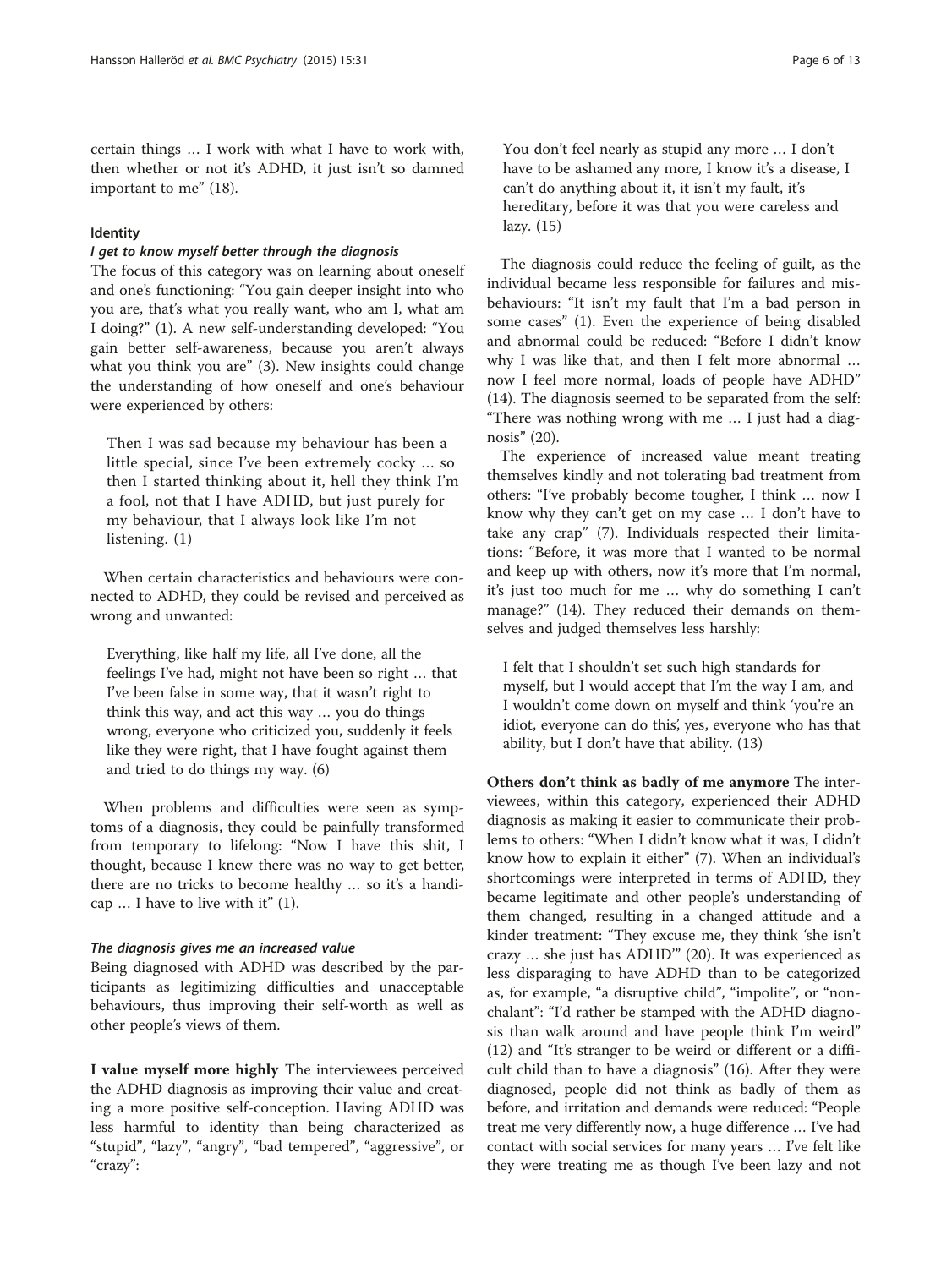wanting to achieve anything, and now they've completely changed their tone" (7). Instead of being "punished", adjustments were made and they were shown consideration and indulgence: "Finally they understand what it's like for me, and society can accept me for who I am" (3). The interviewees no longer had the same need to lie, cheat, or find excuses to avoid or cover up failures and difficulties, in order to preserve their value in relation to others: "Nobody wants to say 'I'm worthless', and that's why I've been forced to cheat in school many times … if they'd just given me an extra five minutes, I would have managed it" (3).

## The diagnosis causes decreased value

Within this category, the ADHD diagnosis was experienced as decreasing a person's value: "You're worth a little less than other people [when you have ADHD]" (18). The experience of devaluation could spring from the comparison of oneself to others: "I want to be like everyone else" (4) and "I don't want to be worse than others … there's something wrong with me … I don't work like the others" (11). It could also be the result of stigmatization, in the sense of having a characteristic which makes a person differ from the norm in a certain context, resulting in devaluation [[41\]](#page-12-0):

I don't say ADHD, I say that I have dyslexia, ADHD sounds so ugly in everyday speech … I heard adults who were talking about it yesterday … then they said 'yes, it's typically the damn kids with ADHD' … My daughter doesn't know it, ADHD is still very ugly at their age. They bully each other on the playground and 'fucking DAMP kid' is a term that is used a lot. (15)

The devaluation was described in terms of being, for example, "different", "stupid", or "less capable": "When I'm a bit depressed I sometimes think it feels a little like a defect" (8). The diagnosis was associated with "shame" and "low status", and with being "judged" and "disrespected":

You become a different person in the eyes of others, you might not be respected for who you are and your thoughts and opinions are not valued as highly as before … She checks the situation all the time as though there is something sick about me, that I'm someone weird … (6)

The interviewees described feeling excluded, like an outsider; not belonging to the "healthy world", but to an outgroup: "Now it's like I have this diagnosis, OK now I get to join this club" (11). Being in need of help and receiving special treatment could in itself be stigmatizing:

I didn't want special treatment in front of others and in front of myself … Just because I have a diagnosis, it means you should have extra help because you can't manage things like all the others manage and then you feel a bit handicapped. (20)

Sometimes the interviewees did not reveal their diagnosis to others because they were afraid of being looked down on: "I don't tell anyone, when you're an adult you don't want to seem too stupid" (5). One approach to reduce the negative effect on identity was to point out that they only fulfilled some of the ADHD criteria: "I say that I have ADHD and that I have only two things in it … they shouldn't think that I have everything" (5).

# The diagnosis raises questions concerning who I am

Some interviewees spoke about the possibility that the ADHD diagnosis might interfere with identity, raising questions and worries concerning identity. Concern was expressed as to whether one could remain the same person after having been assigned a diagnosis of ADHD: "Do I have to start all over again or will I become someone else now, I was confused" (6). There were worries about how to retain one's individuality and identity, both in relation to oneself: "It's easy for me to over-interpret things through the lens of ADHD … it's like I identify with this" (11) and in relation to others: "I'm still me … I don't want to be seen as an ADHD person, I want to be seen as [says her name] ..." (11).

Another issue was how much of an individual's characteristics and behaviour could be explained by ADHD: "How much of me is ADHD, of what I do? … Do I have ADHD only when I get angry or do I have ADHD all the time?" (6).

#### Life

# The diagnosis implies help to achieve a better life

Being in need of help could serve as an important motivating factor for wanting a neuropsychiatric evaluation: "First I had an evaluation made that I ignored … it felt silly to get some diagnosis … but then I realized that I need help … I have no life …" (8). The search for help prior to being diagnosed had sometimes been desperate: "I pretended to be an alcoholic because I was thinking, they get help, they get loads of help" (10). Individuals represented in this category felt that being diagnosed could improve the possibilities of having a good – normal – life. The knowledge of what they were dealing with made it possible to try to do something about it themselves or to seek professional help: "It's hard to do anything about it if you don't know what it's all about" (8).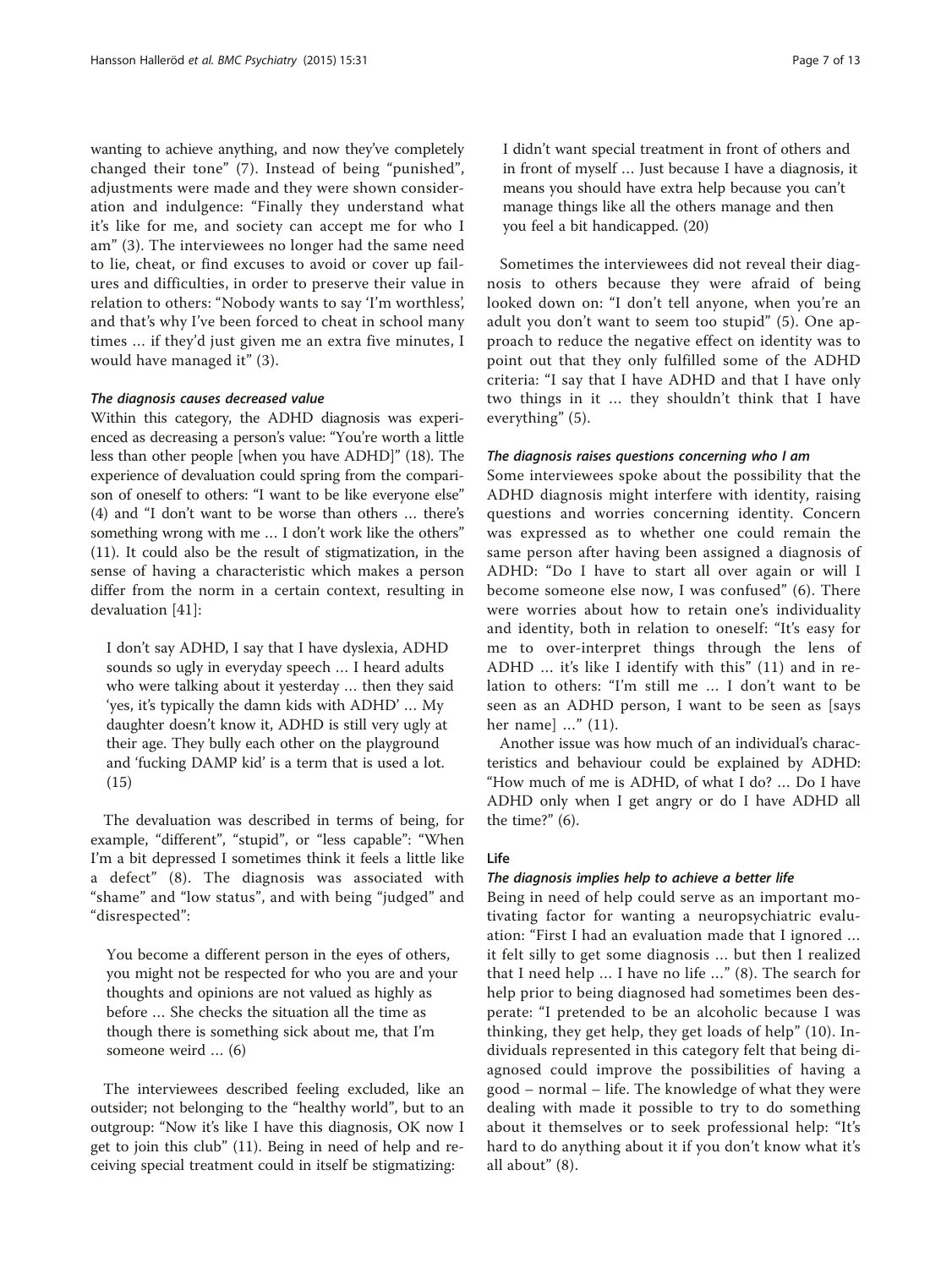I can get help from others (including professional help) The interviewees experienced their ADHD diagnosis as opening possibilities of receiving help from the people around them in daily life and from different institutions in society such as health and medical care, the social insurance office, the employment agency, and the social services: "A person who is just angry, they have no guidelines in the same way … but when I got a diagnosis, it was more, 'oh great, so that's how we should deal with it" (14).

One consequence could be reduced suffering: "… chance for a normal or comfortable life instead of a life of torment … because it's been a torment considering that my body is so restless" (9). Another effect was improved functioning: "The medicine works so that I can manage for a whole day and then I feel it's far more likely I'll be able to cope with a real job, and that's really great" (17). Sometimes effects on the individual's behaviour could be of vital importance: "It was untenable before … the medicine has made me grow up … it's OK for a 20-year old to behave immaturely, but as a 30-yearold, it isn't accepted …" (19).

The change in living conditions could be powerful. This was sometimes described as necessary or life-saving:

In my case it was a life, a life with dignity … The diagnosis and the medicine together and then suddenly doors are opening everywhere … I can finally do things I've longed to do … like read, knit and go to the gym … I have a positive feeling within me that life is beautiful. (10)

I can help myself When the interviewees understood their own reactions in terms of ADHD, they knew what to expect from themselves, and were less likely to get angry with themselves when, for example, they got to the point of losing their concentration or their temper. Instead, they could focus their energy on managing the situation:

I couldn't vacuum because the vacuum hose bending was enough to make me so angry that I started to break things. It was almost like things got better just from knowing that it was ADHD, because not knowing why I was so angry just built up my irritation. (14)

When they recognised a certain behaviour as having been caused by ADHD, they no longer defended it but instead regarded it as incorrect, motivating them to try to change it:

In the past, I could make an explanatory model based on others … like, I could have the perception that I'm

a genius, the others are stupid … now I mainly think that there's a risk of me being a burden to others … if there is any opportunity for me to improve my behaviour or who I am, obviously I do it. (1)

The interviewees described looking at themselves from a different perspective: "I feel like I'm constantly looking for kicks … you get a completely different picture of it … as an adult, I think either I have to replace it with something else or I quite simply have to shape up" (3). Their new understanding of their own difficulties could inspire a search for ways of handling their ADHD symptoms, resulting in different strategies: avoiding situations where they had to face major limitations related to ADHD, compensating (e.g. through the use of different planning techniques or preparing themselves before facing challenging situations), and fighting (e.g. to defy impulses or the feeling of restlessness):

I am impulsive and can just do an about-face … and then I might think 'it's just an impulse, it doesn't have to be that way, it's just the way it feels right now' … I have to think a bit harder because I can easily become annoyed, angry at things or people and stuff and that may not always be the case if I think about things a little longer. (8)

This could improve their ability to handle different situations in daily life. One interviewee said that the knowledge of having ADHD had helped him become a better driver, and also a better parent through enabling him to read to his children:

… then you sit down properly and read, the end result will be positive. I know it's hard, so then I bloody well have to do it … You have to deal with driving a car too … when it's hard to stick to the speed limit, because it's slow, I know why I think it's slow, and then I might as well follow the speed limit. (1)

Another person described how the ADHD diagnosis made her avoid potentially harmful situations: "I would never dare to take drugs … because I know what it would certainly mean for me" (10).

The diagnosis also acted as a motivating factor through confirming pre-existing coping strategies:

I think the diagnosis made me more motivated to do it, because now I know what I'm doing is right, otherwise I would have done it at random and thought maybe it was right, but now I know it's absolutely correct. (3)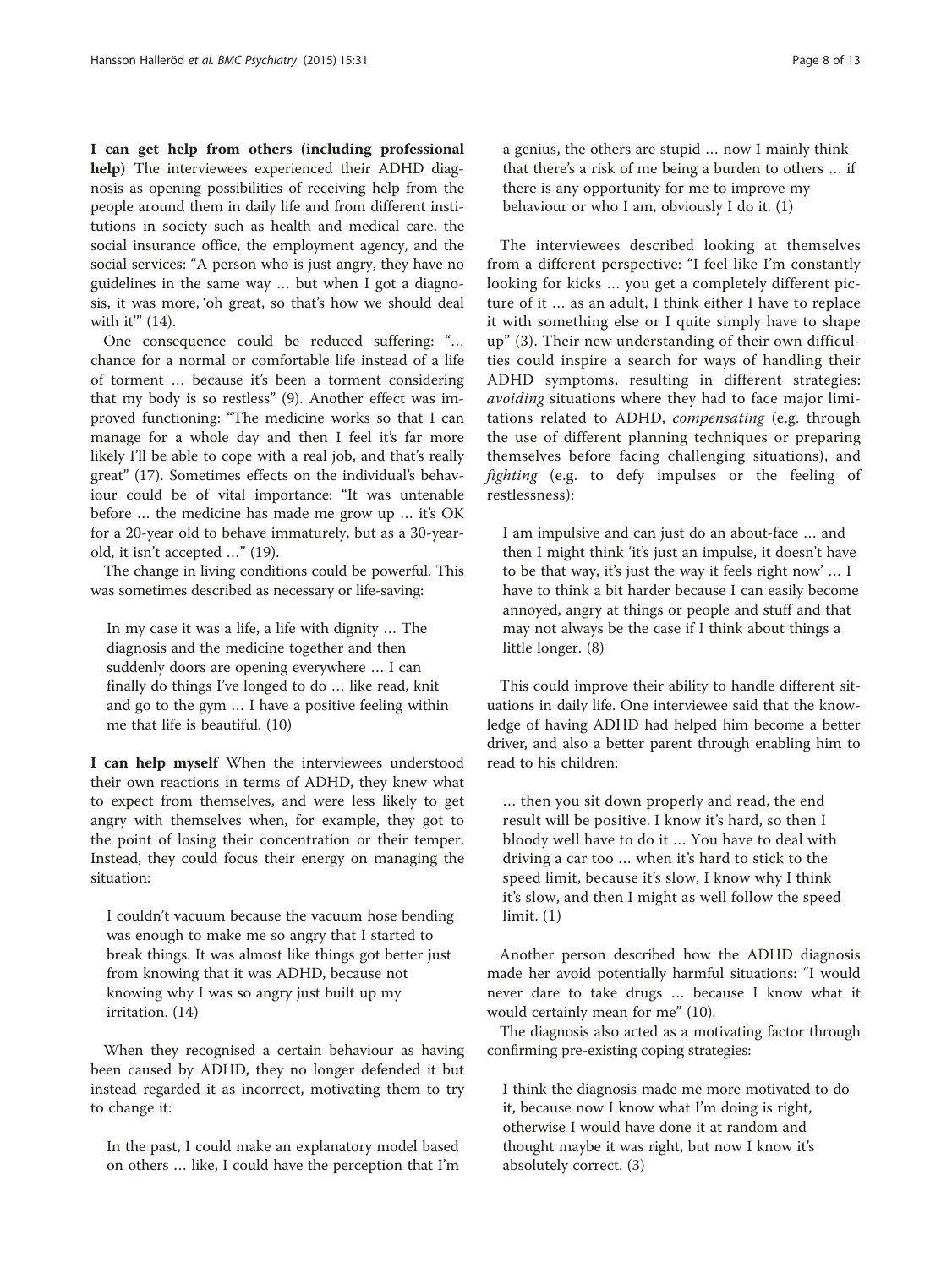#### The diagnosis limits my possibilities

There was some concern that an ADHD diagnosis might limit their possibilities in life, either through being an obstacle in relation to society or through the loss of self confidence.

Fear of discrimination Some interviewees expressed the worry that the surrounding world, society, and different authorities could judge them differently and more negatively if they had a diagnosis of ADHD, resulting in other people distancing themselves from them, difficulties starting a relationship, or difficulties obtaining for example employment, a certain education, life insurance, or a driving licence. As a consequence of this, the interviewees ruminated over whether or not they should tell others about their diagnosis: "You wouldn't say at a job interview, 'yes, by the way, I have ADHD', because then you probably won't get the job … If I meet a guy, how do I tell him about this?" (11). There was also concern that the diagnosis might be recorded in various places and used against them:

Still, it's a threat, I've managed for 35 years and it feels like everything would suddenly be ruined now I have a diagnosis, that suddenly I might not be suitable for some stuff because no one knew this before … now suddenly it's on file somewhere, somewhere in some database it says that I have the diagnosis of ADHD … it's just that you don't know how it can be twisted, that you have a diagnosis, how the authorities will treat it, even though it is a disability. (15)

The diagnosis as a self-fulfilling prophecy The essence of this category was concern that an individual might not be as disabled as the ADHD diagnosis might imply; that a person's possibilities in life might be underestimated because of the diagnosis, resulting in the diagnosis working as a self-fulfilling prophecy. Gaining knowledge of the difficulties associated with ADHD, during the diagnostic process, could result in a loss of self-confidence and the courage to try, for example, certain jobs or educational opportunities. One could lose one's freedom and start living according to the diagnosis, letting the diagnosis guide one's choices and thereby avoiding things which are considered difficult or impossible for people with ADHD. Certain behaviours were excused when related to ADHD, resulting in decreased motivation to change:

They told me it would be very difficult for me to have a management position … but what if I'm not like that, then it becomes an obstacle for me, because then I might believe it myself … You become very limited because you already find out when they are doing the

workup and making the diagnosis that there are some tasks you can manage and others you can't and some stuff you do and say may be because of it [ADHD], and then you believe it yourself and then you live based on that … I don't really dare, no, but I'm not like everyone else, I have ADHD, I might not manage this because that's what everyone around me and my psychologists are saying and it's OK for me to be weird, I get to say strange stuff because I'm always excused anyway … They build my life in a way, in that they set limits and they give assistance that might or might not be needed. (20)

# I did not get the follow-up and help I expected

The interviewees, represented in this category, described experiences of being left without the expected follow-up, help, and treatment after completion of the diagnostic process: "Then [after being diagnosed] they just dismissively sent me away with nothing, I was one of the crowd who was done … a failure, a betrayal from the healthcare system" (4). Their hopes of being offered professional information, advice, tools, means of assistance, medication, or conversational therapy were not fulfilled. They stressed the need for combining different treatment approaches: "It's a huge handicap … I won't get healthy just because I take a pill, I don't think so, but you probably have to combine it … counselling and pills" (16).The experience of being met by ignorance from different helping authorities/institutions was also included in this category.

#### I wish I had been diagnosed earlier in life

This category included feelings of disappointment, frustration, anger, and sadness over not having been diagnosed earlier in life: "I think I felt sadness … lost time … how badly I was treated … it was, well, the whole thing, everything in those years [before the diagnosis] … " (10). These feelings sprang from the belief that early diagnosis could have spared them suffering and provided possibilities of a better life through the understanding, help, treatment, and increased self-knowledge that followed diagnosis. Thoughts were expressed that an early diagnosis could have resulted in a different childhood: " … if my mother had known what I know now, she would have treated me differently, just as I'm changing the way I treat my child" (3). Failures in school and working life could have been avoided:

You might have had a completely different life if it had been discovered earlier … if they had prescribed those drugs … if I had received these assistive devices … then I would have been able to get an education … I would have had a greater chance … because now you were just classified as the difficult pupil in the class. (19)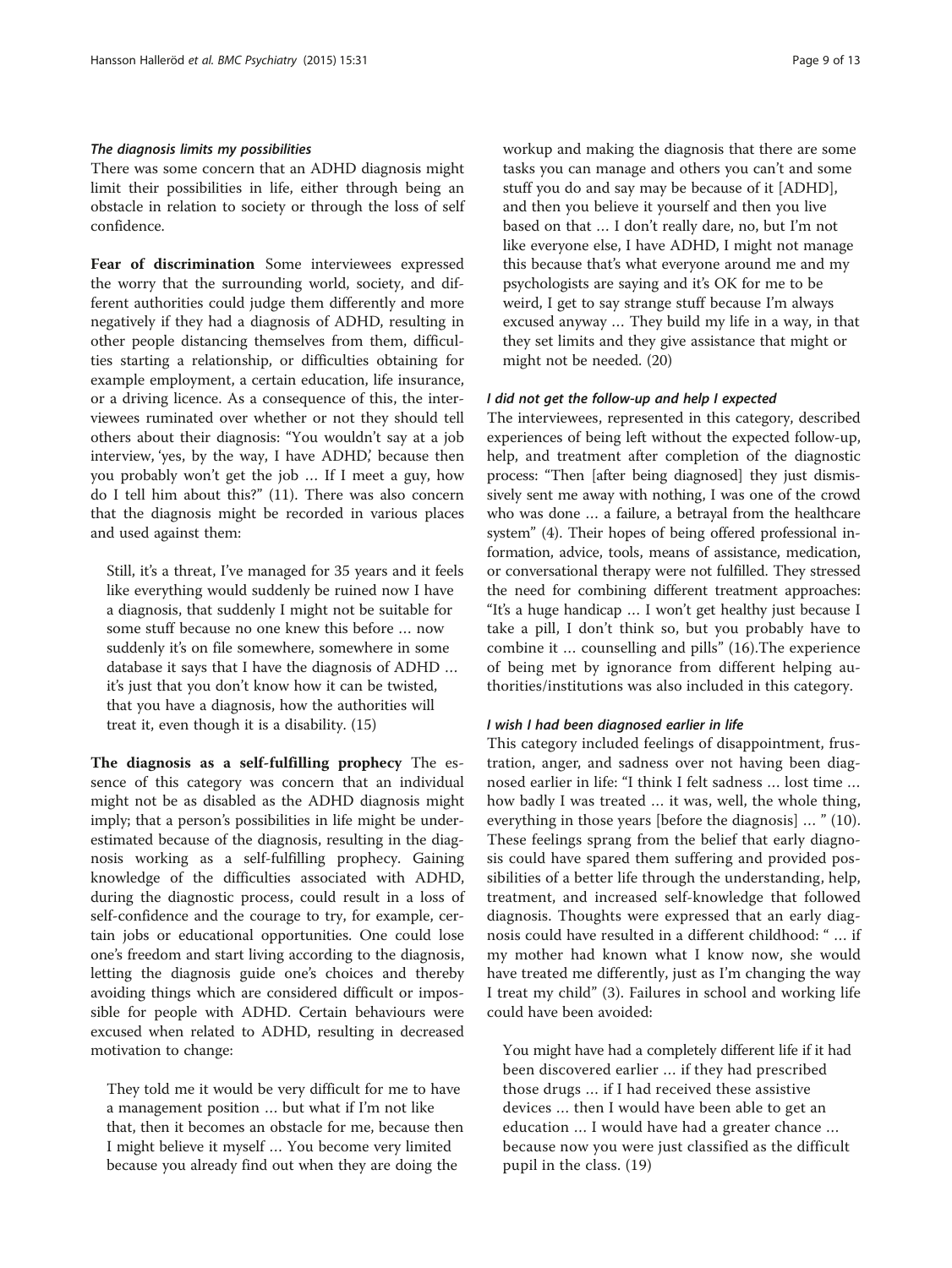#### Relationships might have been saved:

I get a little angry that I didn't get an answer earlier, I mean then maybe my life would have been different, maybe I would have lived together with the father of my children … the relationship ended because my mood just got worse and worse, so if I had received this diagnosis 10 years ago, maybe we would still be living together, peacefully and harmoniously, and the children might have been less stressed. If I drop a pot in the kitchen now, everyone becomes terrified. They think I threw it. (16)

Painful experiences of being taken advantage of and maltreated might have been avoided: "I could have been more on my guard … If I had been the way I am now [after diagnosis and treatment], I would probably not have suffered as badly back then as I did ... " (10).

Other difficult experiences that the interviewees believed might have been avoided included drug and alcohol abuse, criminality, depression, anxiety and fatigue syndrome, as well as the pain of being misunderstood and punished by others and blaming themselves for shortcomings due to lack of an alternative explanation: "Imagine if someone had figured out ten years ago that I had ADHD, then I'd have been spared all of this, wouldn't have had to go to jail, maybe I'd have had a real job today … wouldn't have had to live the life I've lived" (6).

The interviewees' belief in the positive impact of early diagnosis seemed to be based on their having experienced pronounced improvement of their well-being and possibilities in life after being diagnosed:

I: Have you ever thought about what it would have been like if you hadn't been worked up, diagnosed and treated?

IP: Yes, I have, I probably would have killed myself, actually. (21)

# Being aware that ADHD is hereditary makes me see my parents and children differently

The knowledge of having a hereditary disorder made the interviewees wonder whether their close relatives, such as parents and children, suffered from the same condition. This awareness could increase their understanding of their own parents: "My mother has strong ADHD, I can say, though she hasn't been diagnosed, and being diagnosed myself has helped me to understand her better" (3). It could also trigger grief over parents who had not been offered any help because they were never diagnosed: " … I get very sad when I think about it, because I am mainly thinking about my mother, who has it, but doesn't know it" (1). Some individuals also actively looked for ADHD symptoms in their own children, because they considered early diagnosis and help important in order to avoid the suffering they had experienced themselves prior to diagnosis:

IP: What should I think about my daughter's behaviour, is there any way I can begin now to compensate for, for her then … I'm still not at all sure that she is in the same spectrum as I am, but I have to constantly be aware so that she doesn't get into trouble.

I: But how do you think your knowledge about the diagnosis can help her?

IP: By perhaps not setting demands that are impossible for her to meet, which could have quite dramatic consequences for her self-confidence, by showing patience in areas where I normally wouldn't. (1)

# **Discussion**

The positive consequences of being diagnosed with ADHD were dominant in this material. However, there was a rich and complex intra- and inter-individual variety of different experiences. Descriptions were focused on the diagnosis, on identity, and on life. The diagnosis was described as explaining a life history that was previously hard to understand, but the diagnosis was also questioned, both as a phenomenon and in relation to the individual (the diagnosis in focus). It was experienced as providing self-knowledge and increased value, but could also cause devaluation and raise questions of identity (identity in focus). It was described as bringing about a better life situation, but also as restricting possibilities and causing disappointment over lack of professional help. Sadness and anger were expressed in relation to a wish for earlier diagnosis that might have spared suffering. A changed view of relatives was described (life in focus). One possible explanation for the intra-individual variety is that an individual exists in different contexts, such as family, friends, school, the workplace, and different authorities; reactions to (and consequences of) an ADHD diagnosis can vary between these contexts. An individual's ways of relating to these different contexts can result in a variety of seemingly incompatible experiences and perceptions.

Even though previous qualitative studies in the field have used different methods and foci, most of the experiences reported in the present study are supported by similar results from those studies, while some experiences, to our knowledge, have not been described before (e.g. "Others don't think as badly of me anymore", "I can help myself", and "The diagnosis as a self-fulfilling prophecy").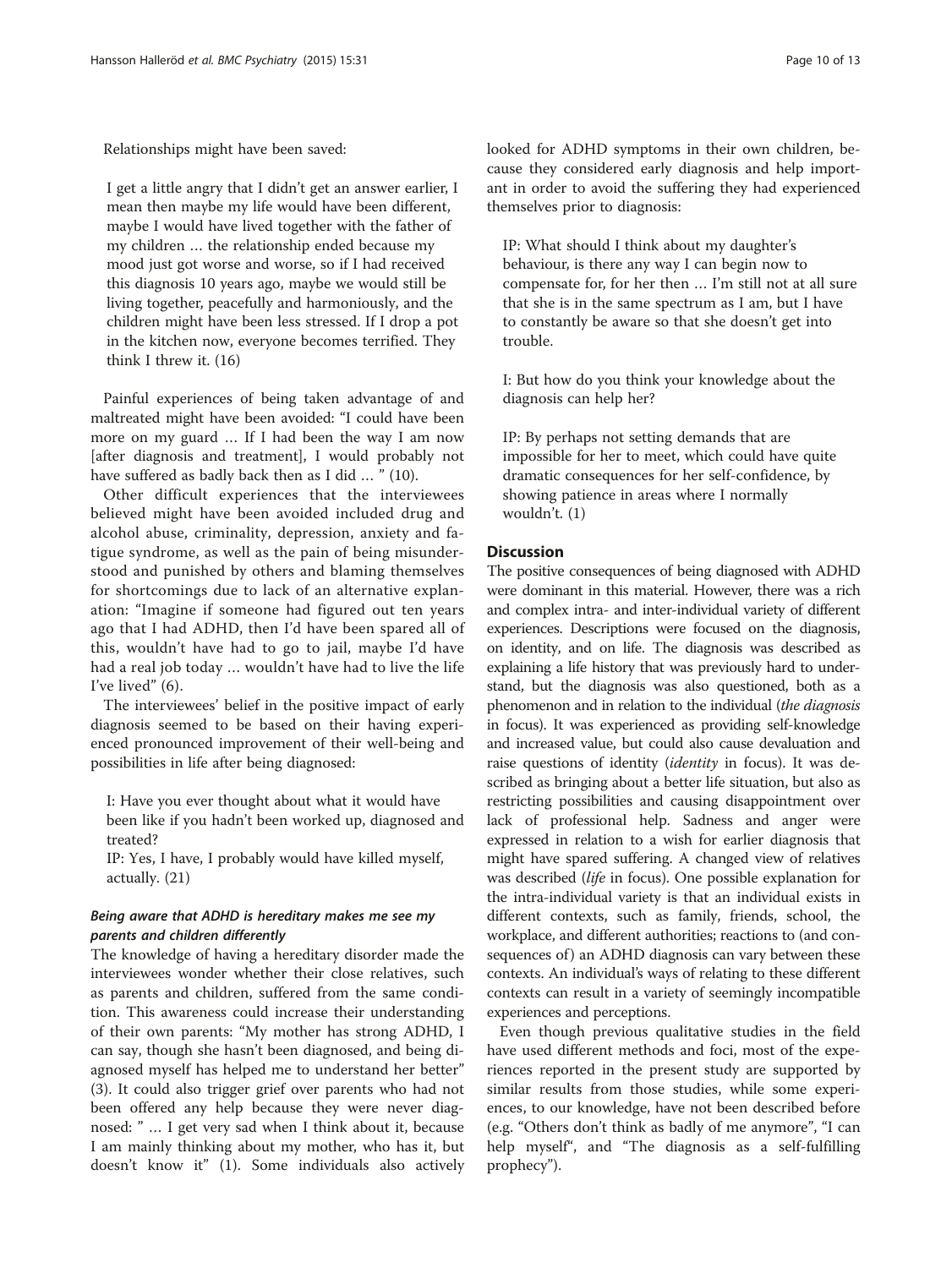#### Perceived positive consequences

The results showed that individuals experience major benefits from being diagnosed with ADHD as compared to the pre-diagnostic situation. All participants would have chosen to go through the neuropsychiatric evaluation that resulted in an ADHD diagnosis again, had they been undiagnosed at the time of the interview. This could be seen as their overall value judgement of being diagnosed with ADHD. The experience of the diagnosis can, however, be connected to, and influenced by, the experience of the diagnostic process. One of the interviews (18) was dominated by negative consequences, and we cannot rule out the possibility that it is the opinion of the neuropsychiatric evaluation that is reflected in the overall value judgement. Our general impression from the interviews was that the neuropsychiatric evaluation was regarded as an important learning situation, where the individuals got to know themselves better, as well as a situation where their experiences were validated.

All but two of the interviewees welcomed ADHD as a satisfying explanation for the difficulties and failures they had experienced, and for the feeling of being different. The diagnosis gave relief, as it brought an end to the feeling of confusion, the frustration of not understanding, and the energy-consuming search for an explanation. The same experience of life becoming more comprehensible through the diagnosis of ADHD was described by Young and co-workers [\[29](#page-12-0)] and by Fleischmann and Fleischmann [[28](#page-12-0)]. About half of the individuals in the present study expressed another consequence of diagnosis, namely the gaining of important new knowledge about themselves, which sometimes made them assess their own behaviour more critically. All but two of our interviewees felt that the transition from being undiagnosed to being diagnosed gave them an increased value. ADHD was considered less detrimental to their identity than having poor character traits, because ADHD as a medical diagnosis is regarded, by both the individual and the surrounding world, as a legitimate reason for shortcomings. Misbehaviours would no longer be interpreted as actions carried out purposely or wilfully, but as symptoms of a medical disorder. Consequently, the individual's self-worth would be protected. This post-diagnosis relocation of blame from the individual to the disorder has been reported in previous studies [[28-30\]](#page-12-0), as has the positive consequences for self-perception. Toner and co-workers [[30\]](#page-12-0) described effects of increasing acceptance, understanding, and tolerance towards oneself that precede the results of the present study. In addition, individuals in the present study not only reported that being diagnosed had important positive effects on how they saw and treated themselves, but also on how others saw and treated them. All but one of our interviewees reported that the diagnosis of ADHD allowed them to access help that

could have a positive impact on their lives. They noted that it was hard to get help for difficulties which were not diagnostically framed. It was considered better to have ADHD than to be "difficult", because the consequences differ; you receive help instead of, in some cases, being "punished". The same theme of life becoming more manageable after being diagnosed, through medication and coping strategies, also emerged in earlier studies [[28](#page-12-0)-[30\]](#page-12-0).

The category "I can help myself" was a key result, which, to our knowledge, has not been described in previous studies. Within this category, the diagnosis can be seen as a potential resource in treatment work. Following the ADHD diagnosis, certain behaviours were revised, no longer considered parts of oneself, but recharacterized as symptoms of a disorder, and thus regarded as wrong and unwanted. In this way the diagnosis in itself seemed to serve as a strong motivating factor for change, enabling individuals to mobilize their own resources and change their behaviour, resulting in increased well-being and improved functioning in everyday life.

Our results suggest that many individuals diagnosed as adults have a past life history of suffering, not only related to ADHD symptoms but also to the absence of a satisfying explanation for the difficulties they have experienced. This results in confusion and frustration; being misunderstood, negatively judged, and badly treated; not receiving adequate help; and blaming oneself for failures in different areas of life, resulting in a low self-worth. Whether or not these individuals would have had a more positive life history had they been diagnosed during childhood is impossible to determine in retrospect, but this was a commonly expressed view in the material. More than half of the interviewees expressed a wish for earlier diagnosis that could have spared suffering and made life turn out differently, in line with findings by others [\[26,29,30](#page-12-0)].

ADHD, both diagnosed and undiagnosed, has the potential to interfere with and affect a person's identity in a number of different ways. It is clear that the ADHD symptoms border on what is considered one's personality: "ADHD is part of my personality" (3). Some of the interviewees had not only come to terms with having ADHD, but did not want to be without it. They believed that certain parts of the ADHD symptomatology contributed in an important positive way to their personality and life. The perception of ADHD as an advantage was also described by Fleischmann and Fleischmann [[28\]](#page-12-0).

#### Perceived negative consequences

Despite the above positive descriptions, about half of the participants also expressed substantial negative consequences of being diagnosed with ADHD. It seems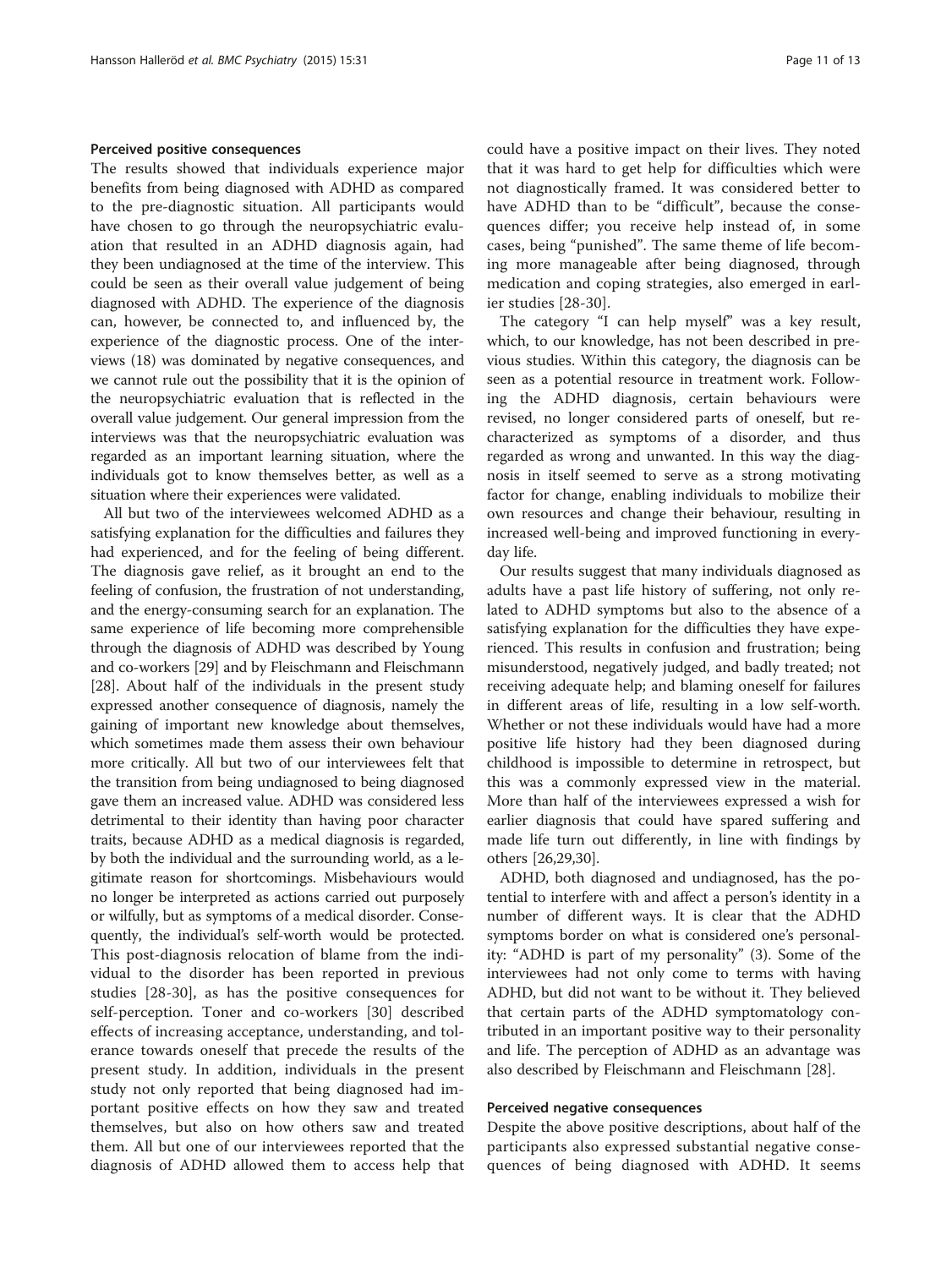<span id="page-11-0"></span>important for professionals to be aware that these negative aspects exist, so that individuals can be offered help to deal with them. The category "The diagnosis causes decreased value" is a reminder that the problem of stigmatization is real and needs to be addressed. In the studies mentioned above by Young and co-workers [[29\]](#page-12-0) and Toner and co-workers [[30](#page-12-0)], participants reported an awareness of the stigma associated with ADHD. In the present study, apart from experiences of devaluation, the main negative consequences were fear of the diagnosis becoming a self-fulfilling prophecy, through loss of self-confidence, courage, and motivation, and fear of discrimination. The diagnosis was perceived as an obstacle, limiting their possibilities in different situations in life. The diagnosis could also raise questions concerning "who I am" and impose on identity in a number of ways. However, the overall impression is that these negative effects were more than compensated by the positive consequences.

#### **Limitations**

Although our study revealed both positive and negative experiences, and the interview stage was not concluded until no new experiences emerged, it is impossible to ensure that the full variation of experiences in a population is covered. Moreover, even though some experiences might be the same, the results cannot automatically be generalized to other populations. The individuals were recruited from the same specialized clinic, they had all been motivated to go through a neuropsychiatric evaluation, and the group was relatively homogenous in terms of age and time since diagnosis. In addition, it was necessary to exclude individuals with severe comorbid conditions in order to isolate the phenomenon. Finally, the experiences found here undoubtedly also reflect the socio-cultural context in which the participants live. Therefore, individuals who, for example, are more reluctant to seek help, have a different comorbid setup, or live in a society with different views on ADHD might have different experiences.

# Conclusion

The dominance of perceived positive consequences of being diagnosed with ADHD support that adults who may have undiagnosed ADHD should be offered a neuropsychiatric evaluation. Furthermore, the lack of early detection seems to carry potential negative effects. Our interviewees highlighted the importance of the transition between the diagnostic and treatment processes, as they expressed experiences of abandonment after the neuropsychiatric evaluation was complete. Diagnosis of ADHD should be followed by a broad offer of treatment and follow-up characterized by an overall view of the

individual's life situation, self-perception and health care needs, and not merely focused on medication.

It is especially important for professionals to be aware of potential negative consequences of being diagnosed. Patients' experiences can affect well-being and interfere with different treatments. Some positive experiences can be considered resources (e.g. "I can help myself") while negative experiences might create obstacles (e.g. "The diagnosis causes decreased value"). Knowing a person's combination of experiences can improve cooperation and facilitate planning of treatment to meet individual needs. Knowledge of the rich palette of different experiences can facilitate introduction of alternative or complementary ways of thinking.

Finally, using patients' perspectives on diagnoses may be a further step in validating psychiatric diagnoses.

#### Competing interests

The authors declare that they have no competing interests.

#### Authors' contributions

SLHH initiated the study concept. All authors contributed to the design of the study. MHS conducted the qualitative interviews. SLHH and MHS analysed and interpreted the data. SLHH was primary author of the manuscript but MHS made substantial contributions. HA, MHS, and MR critically revised the manuscript for important intellectual content. All authors read and approved the final manuscript.

#### Acknowledgements

Financial support was provided through the ALF agreement between the Västra Götaland region and the University of Gothenburg. We want to express our gratitude towards all participants for sharing their experiences. SLHH also wishes to thank the Department of Child and Adolescent Psychiatry, Queen Silvia Children's Hospital, Sahlgrenska University Hospital, Gothenburg for support and for providing the necessary time for this project.

#### Author details

<sup>1</sup>Department of Clinical Sciences, Lund University, Malmö, Sweden. <sup>2</sup>Centre for Ethics, Law and Mental health (CELAM), Institute of Neuroscience and Physiology, University of Gothenburg, Gothenburg, Sweden. <sup>3</sup>Department of Clinical Sciences, Lund University, Lund, Sweden.

#### Received: 18 November 2014 Accepted: 11 February 2015 Published online: 26 February 2015

#### References

- 1. Polanczyk G, de Lima MS, Horta BL, Biederman J, Rohde LA. The worldwide prevalence of ADHD: a systematic review and metaregression analysis. Am J Psychiat. 2007;164:942–8.
- 2. Willcutt EG. The prevalence of DSM-IV Attention-Deficit/Hyperactivity Disorder: a meta-analytic review. Neurotherapeutics. 2012;9:490–9.
- Faraone SV, Biederman J, Mick E. The age dependent decline of attention deficit hyperactivity disorder: a meta-analysis of follow up studies. Psychol Med. 2006;32:159–65.
- 4. Simon V, Czobor P, Bálint S, Mészáros A, Bitter I. Prevalence and correlates of adult attention-deficit hyperactivity disorder: meta-analysis. Brit J Psychiat. 2009;194:204–11.
- 5. Fayyad J, De Graaf R, Kessler R, Alonso J, Angermeyer M, Demyttenaere K, et al. Cross-national prevalence and correlates of adult attention-deficit hyperactivity disorder. Brit J Psychiat. 2007;190:402–9.
- 6. McGough JJ, Barkley RA. Diagnostic controversies in adult attention deficit hyperactivity disorder. Am J Psychiat. 2004;161:1948–56.
- 7. Kooij SJJ, Bejerot S, Blackwell A, Caci H, Casas-Brugué M, Carpentier PJ, et al. European consensus statement on diagnosis and treatment of adult ADHD: the European Network Adult ADHD. BMC Psychiatry. 2010;10:1–24.